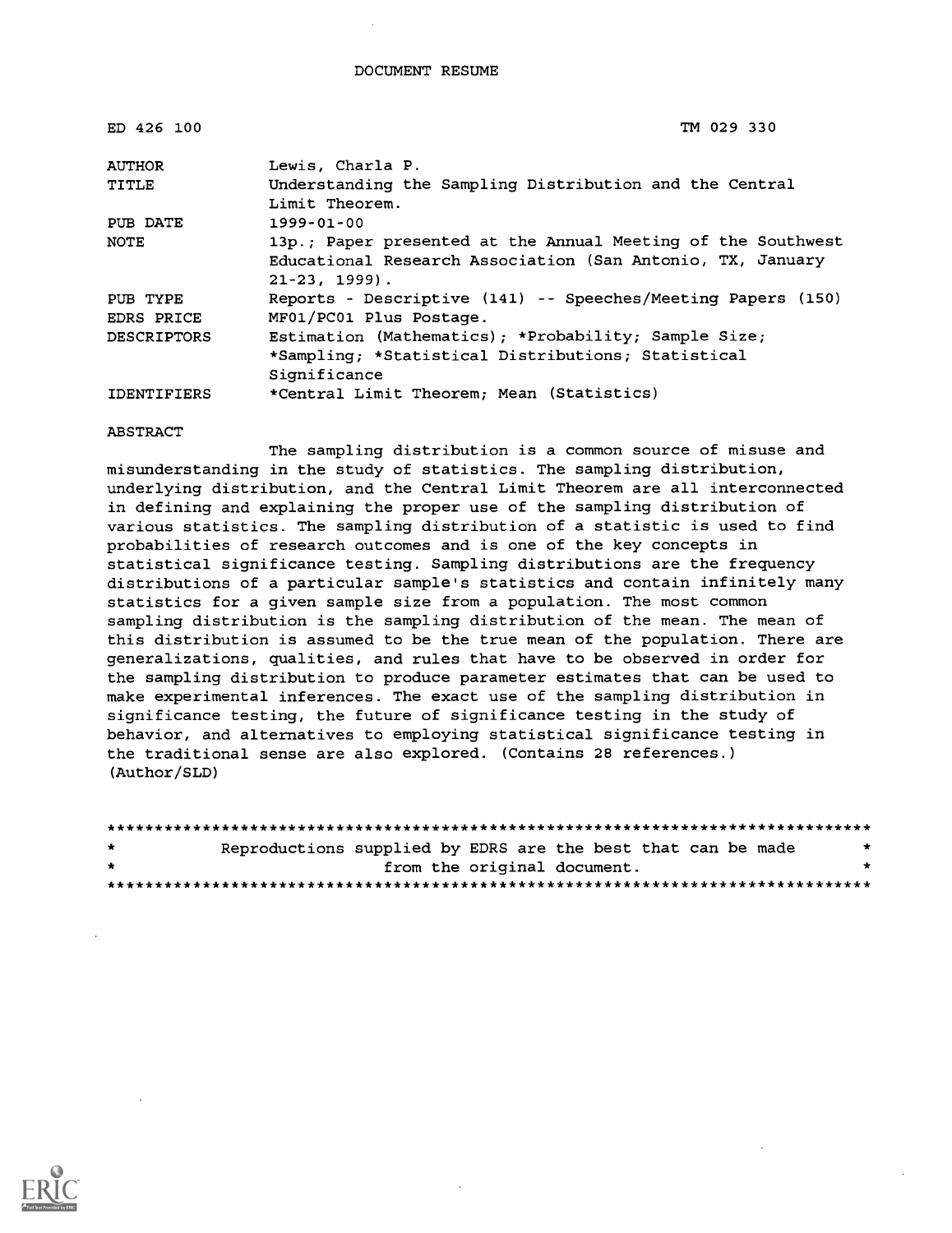U.S. DEPARTMENT OF EDUCATION Office of Educational Research and Improvement PERMISSION TO REPRODUCE AND<br>DISSEMINATE THIS MATERIAL HAS<br>BEEN GRANTED BY EDUCATIONAL RESOURCES INFORMATION<br>
This document has been reproduced as<br>
received from the person or organization originating it. Charla Lewis 0 Minor changes have heen made to improve reproduction quality. TO THE EDUCATIONAL RESOURCES Points of view or opinions stated in this document do not necessarily represent official OERI position or policy. INFORMATION CENTER (ERIC) 1 i.  $\overline{a}$ 

Understanding the Sampling Distribution and the Central Limit Theorem

## Charla P. Lewis Texas A&M University

TM029330

Paper presented at the annual meeting of the Southwest Educational Research Association, San Antonio, January, 1999.



 $\ddot{\phantom{a}}$ 

ED 426 100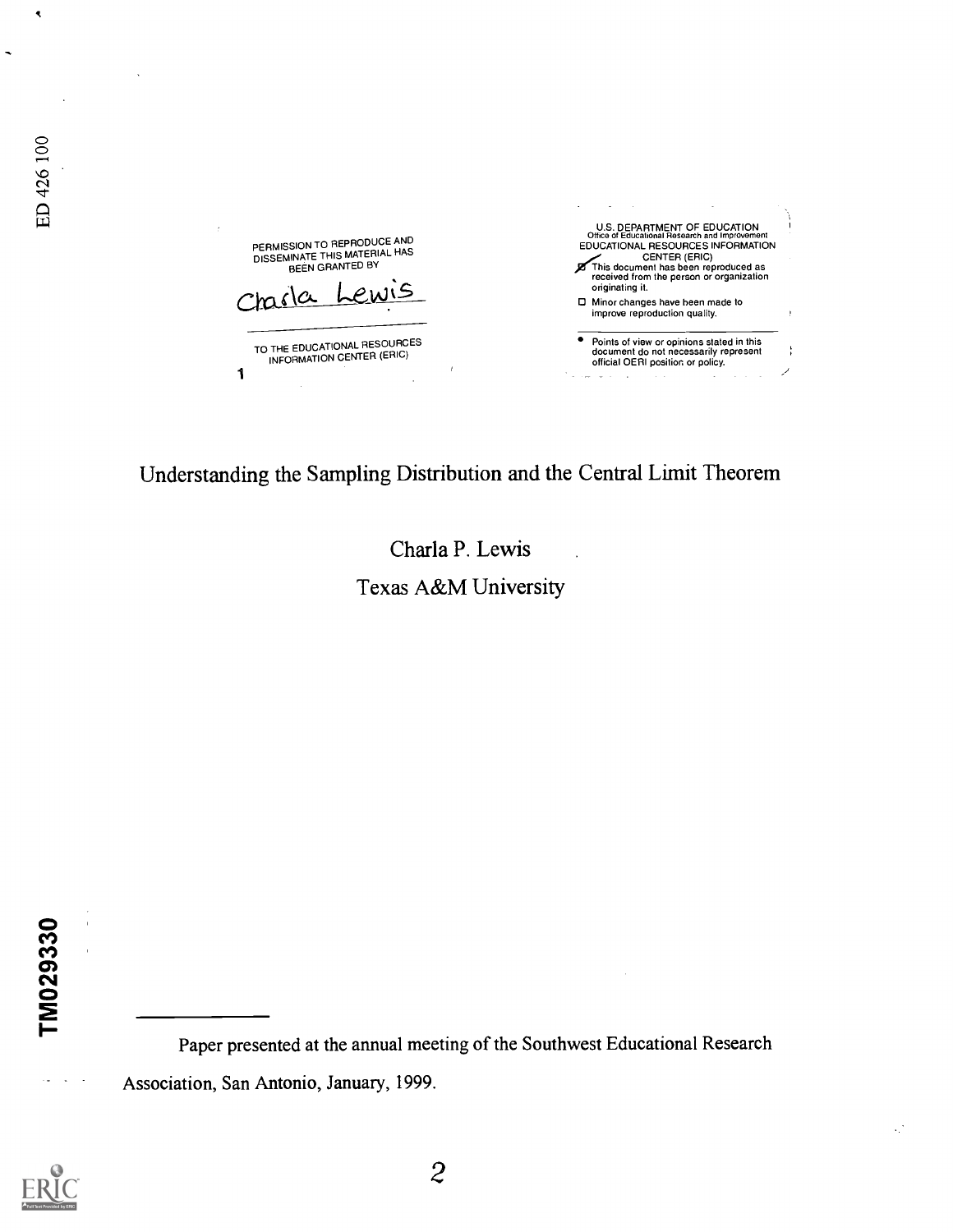#### Abstract

1

The sampling distribution is a common source of misuse and misunderstanding in the study of statistics. The sampling distribution, underlying distribution, and the Central Limit Theorem are all interconnected in defining and explaining the proper use of the sampling distribution of various statistics. The sampling distribution of a statistic is used to find probabilities of research outcomes and is one of the key concepts in statistical significance testing. Sampling distributions are the frequency distributions of a particular sample's statistic and contains infinitely many statistics for a given sample size from a population. The most common sampling distribution is the sampling distribution of the mean. The mean of this distribution is assumed to be the true mean of the population. There are generalizations, qualities, and rules that have to be observed in order for the sampling distribution to produce parameter estimates that can be used to make experimental inferences. The exact use of the sampling distribution in significance testing, the future of significance testing in the study of behavior, and alternatives to employing statistical significance testing in the traditional sense is also explored.



k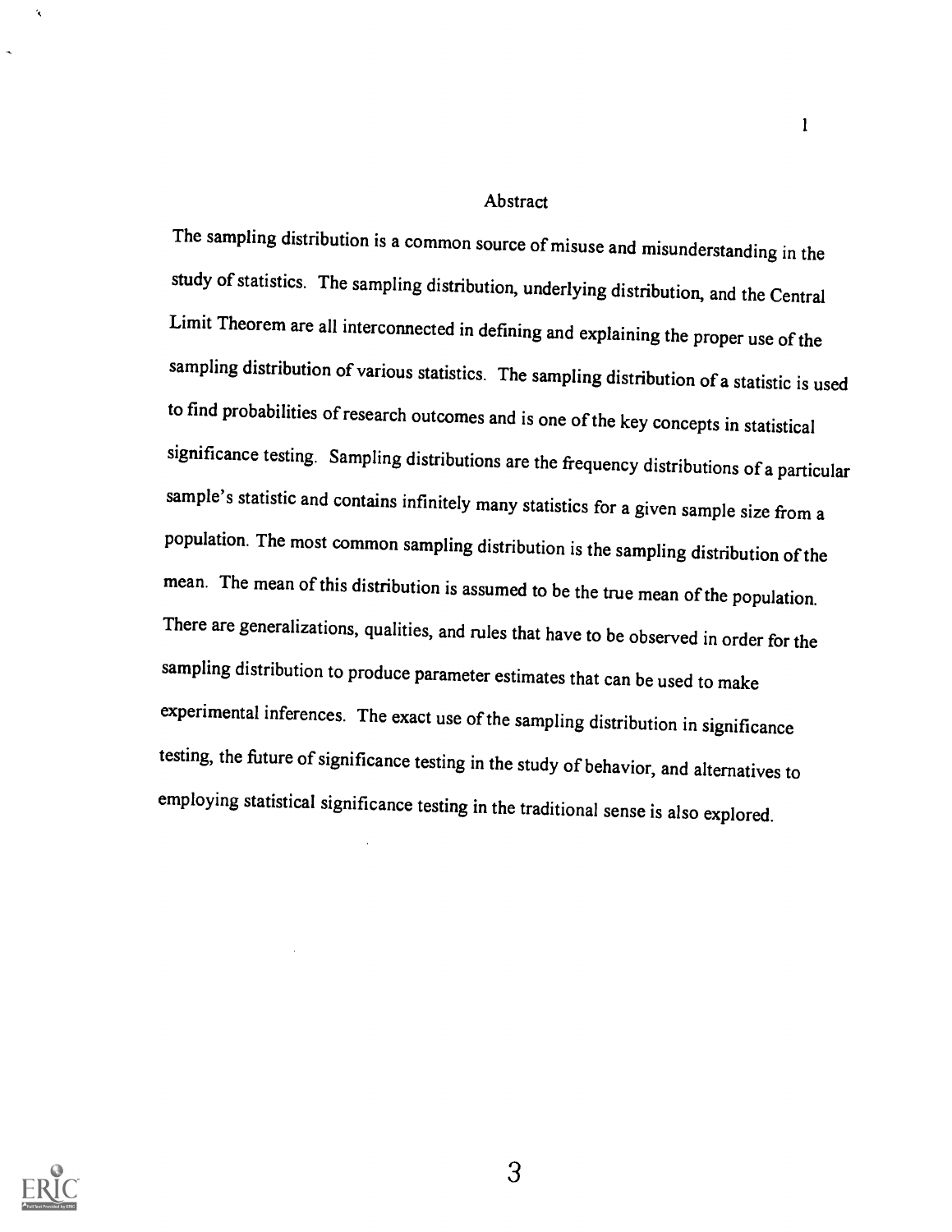Statistics, even to the most astute graduate student, can be like a foreign language and a source of considerable apprehension and worry. A professor or an article that explains the complexity of concepts and theories is a rare, treasured find. It is this author's intent to clarify what may have been a slightly mystical topic in introductory statistics material and how that topic applies to more advanced understanding of the inferences made through data analysis in the study of behavior. The sampling distribution of the statistic (e.g.,  $SE_{M}$ ,  $SE_{SD}$ ) also called the underlying distribution, is one of the most referenced, yet least understood concepts in the statistical world. The present discussion will include the definition and uses of the sampling distribution, the Central Limit Theorem and how it applies to understanding sampling distributions, and the inferences based on information gathered from sampling distributions.

### Statistical Significance Testing

For decades, education and psychology researchers have focused on testing the statistical significance of outcomes.

Unfortunately, the concept of statistical significance is all too often fundamentally misunderstood and consequently, used inappropriately (cf. Cohen, 1994; Schmidt, 1996; Thompson, 1996, in press). For example, Meehl (1978, P. 817, 823) argued some 15 years ago:

> I believe that the almost universal reliance on merely refuting the null hypothesis as the standard method for corroborating substantive theories in the soft [i.e., social science] areas is a terrible mistake, is basically unsound, poor scientific strategy, and one of the worst things that ever happened in the history of psychology... I am not making some nit-picking statistician's correction. I am saying that the whole business is so radically defective as to be scientifically almost pointless.



 $\mathbf{r}$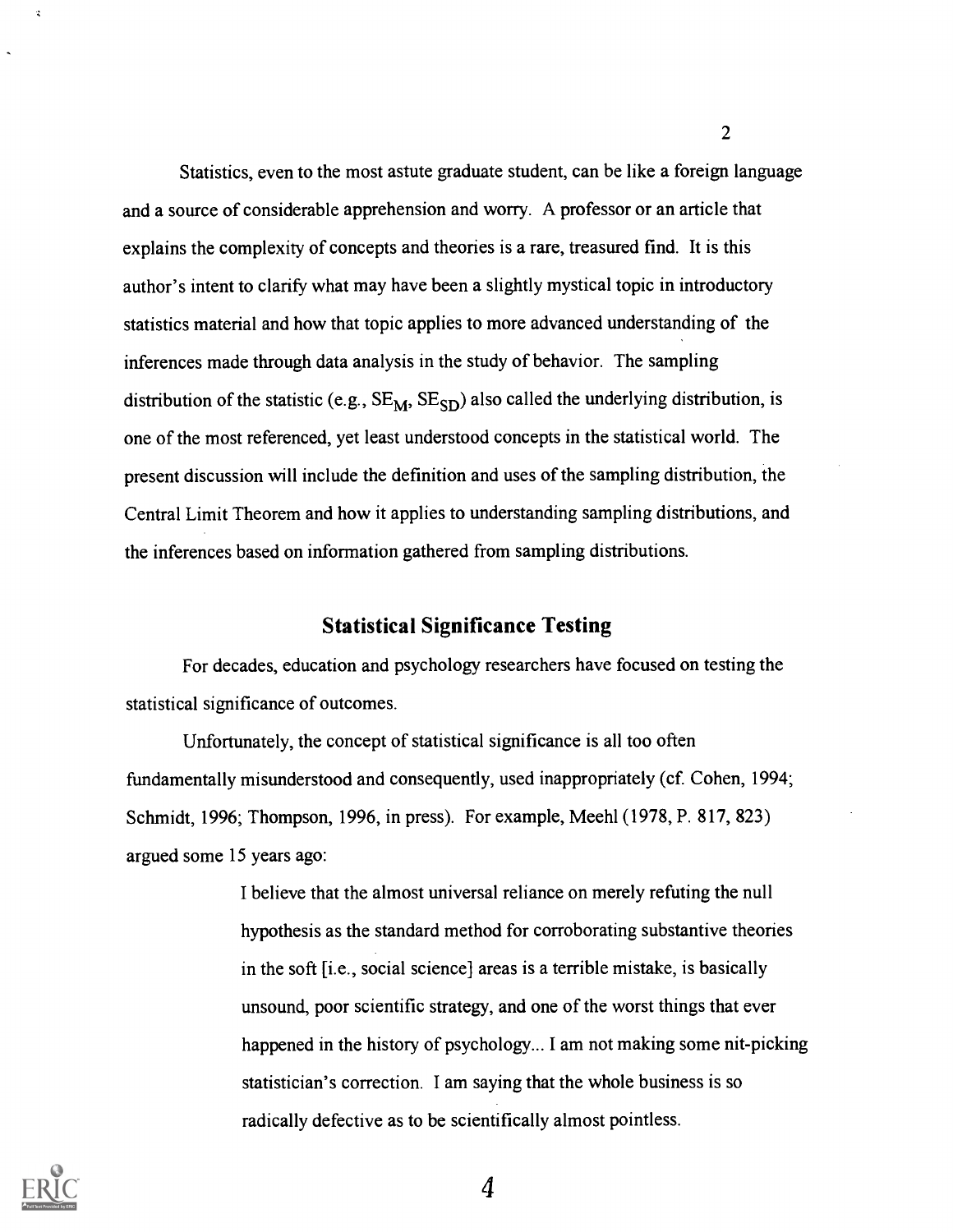More recently, Rozeboom (1997) noted that:

Null-hypothesis significance testing is surely the most bone-headedly misguided procedure ever institutionalized in the rote training of science students... [I]t is a sociology-of-science wonderment that this statistical practice has remained so unresponsive to criticism... (p. 335)

 $\overline{3}$ 

Rightly or wrongly, the probability of a study's result is one of the most important qualities considered by editors of professional journals and the scientists and practitioners who are the consumers of these journals (cf. Greenwald, 1975; Rosenthal, 1979). The assumed importance of these findings has been used to pattern new studies and serve as the building blocks of theory and further investigations of psychological phenomena. The determination of a statistically significant result does not necessarily indicate a practically significant explanation of a given topic under study (Cohen, 1994; Snyder  $&$  Lawson, 1993). The probability that something takes place does not automatically constitute importance, replication, or any far-reaching meaning. The sampling distribution is the concept that aids in the derivation of statistically significant results, however the practical use of these results is a different discussion.

#### Defining the Sampling Distribution

According to Breunig (1995), "The sampling distribution is one of the fundamental concepts underlying all inferential procedures" (p. 3). In the statistical processes in experimental study, researchers are trying to make inferential statements about their sample and how it relates to the overall population to which they are hoping the discoveries will generalize. Statistics are the values that come from the sample. They are used to hypothesize and learn about qualities of the population and as estimators of values in the population (Breunig, 1995), or parameters, as they are called. The sampling distribution is the frequency distribution of a sample statistic (e.g., mean)

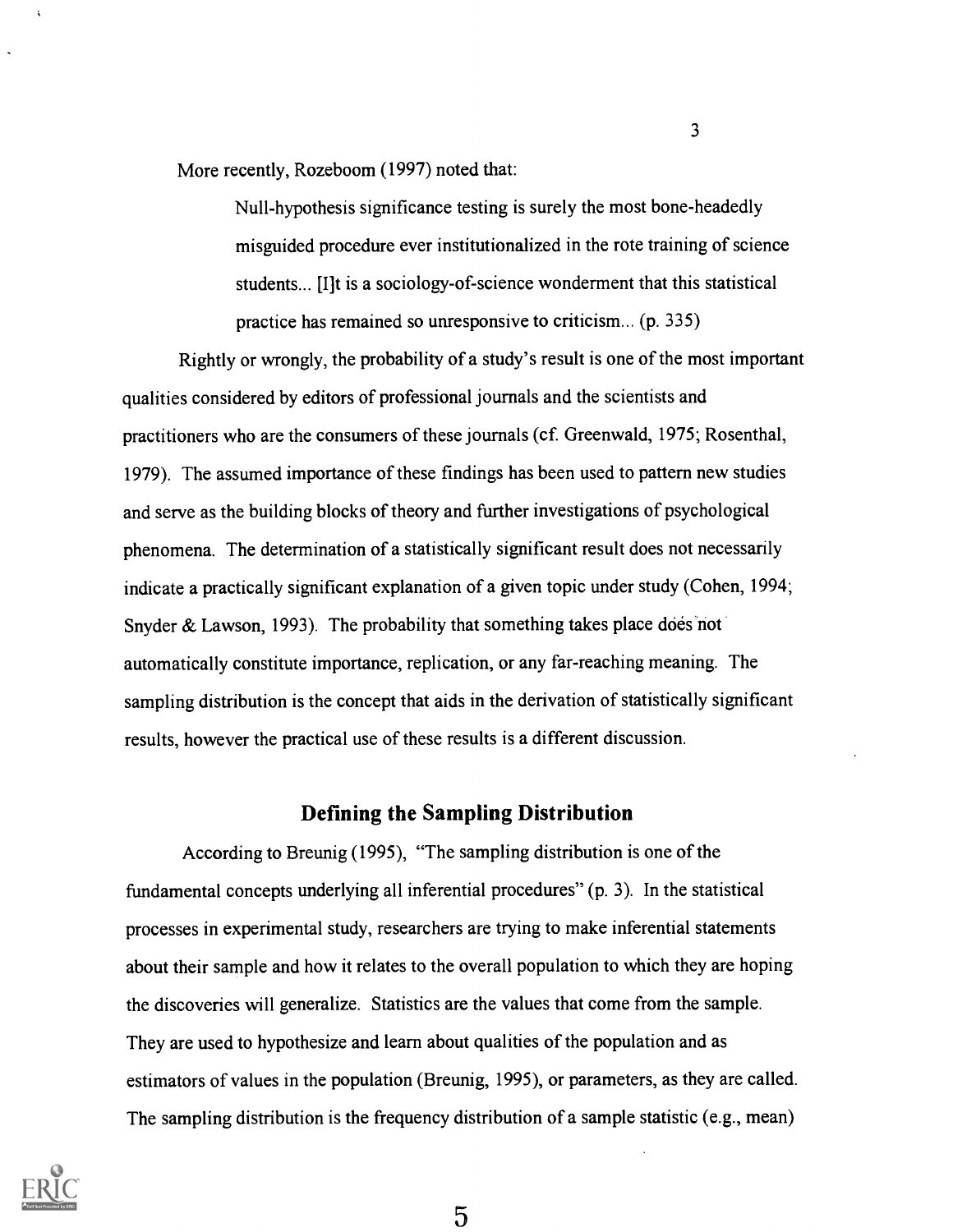across infinitely many samples from the population, each with exactly the same sample size as the sample (Hinkle, Wiersma, & Jurs, 1994).

4

Put simply, *populations* are distributions of scores (usually taken to be N equals infinitely man scores). Samples are distributions of scores (i.e., subsets of the population of size n). Sampling distributions do not contain scores (except in the unusual case in which the sample size is n=1, where the mean of a given sample also equals the only score in that given sample). Instead, *sampling distributions* consist of infinitely many statistics (i.e., estimated population parameters), each based on samples of exactly size n.

Empirically derived sampling distributions take many concepts into consideration in development. Many different statistics can be used to make the sampling distribution. The most common example is the distribution of the means and typically, the mean of sampling distribution is mean of population (Hinkle et al., 1994). As random sample means are collected, they began to pile up around a central value. This central value is the most common sample mean (mode) and is the population mean (parameter). The standard error of the statistic (e.g., mean, SD, r) is the standard deviation of the sampling distribution. The standard error tells you how "spread out" are the sample estimates of a given population parameter (e.g., SD, r). Breunig (1995) illustrates with a small population and hand calculations the practical application of these principles. The standard error tells how good an estimator of the parameter the sample statistic is.

#### Form of the Distribution

The shape of the sampling distributions is explained by a mathematical theorem called the central limit theorem. The central limit theorem (CLT) in Hinkle (1994) says that :

> given a population with a mean equal to  $\mu$ , a variance equal to  $o^2$ , and with n number of groups of random samples, as sample size increases, the

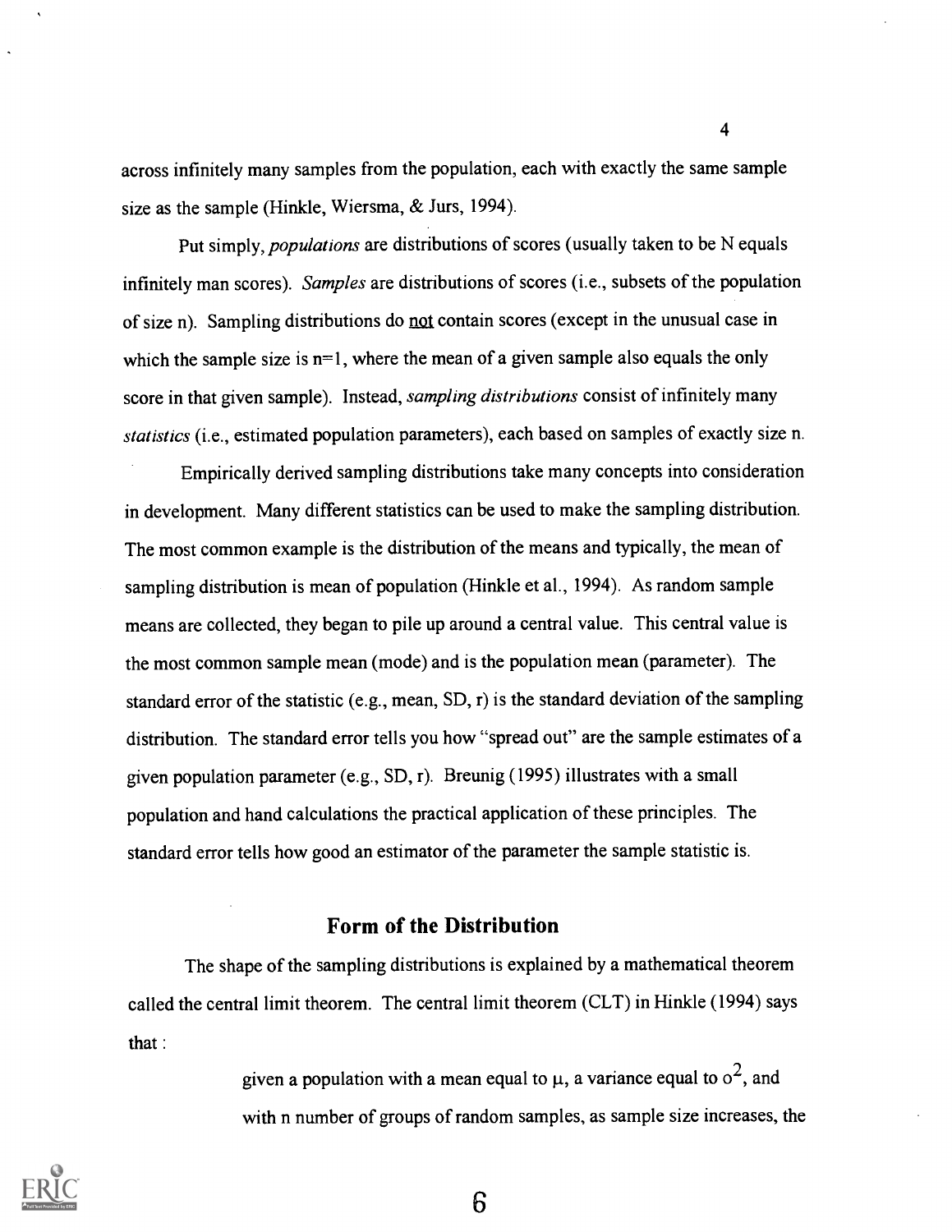sampling distribution of the mean approximates a normal distribution (p. 172).

5

There are also two generalizations about the sampling distribution that work in conjunction with CLT (Gravetter & Wallnau, 1985; Hinkle et al., 1994). The first is that as sample size increases, variability of the distribution decreases. The larger the samples get, more and more values are taken into account in developing the distribution. Statistics began to fall around the same areas as in the population's distribution. There is less variety and difference in the values of the sample versus the population. Therefore, the sample distribution begins to look more like the population.

The second generalization is that even when the population isn't normally distributed, the shape of the sampling distribution becomes more like normal as sample size increases. Figures can illustrate this idea. According to Hinkle et al. (1994), when sample size is greater than 30, the sampling distribution for the mean is very similar to a normal distribution, even if the population is skewed.

#### Estimators

Everything in statistical significance testing is based on the premise that we can infer experimental findings of a sample to explain events and treatment efficacies in the population. This process is called statistical estimation. Our statistics attempt to estimate the parameters. The sampling distribution of a statistic (e.g., r, SD), which is an integral part of statistical significance testing, aids in estimating the mean of the population. There are many kinds and ways of estimation. The shape of the sampling distribution is an approximation of the normal curve as suggested by the CLT (Stacy, 1981). The expected value of the population is what is called a point estimate. This point estimate estimates where in the distribution of sample statistics our population parameter is.

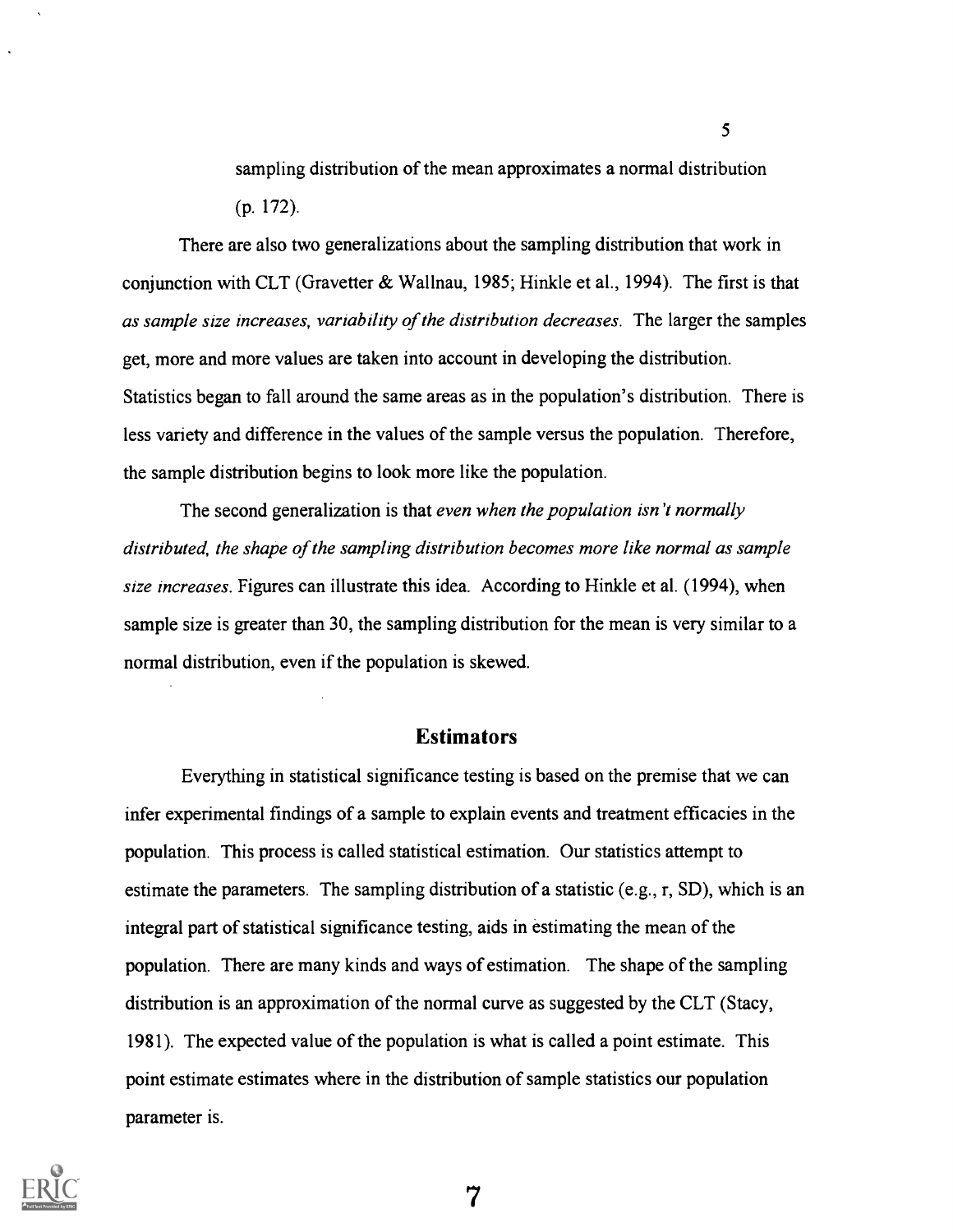When making statistical inferences, scientists want a good, unbiased estimator. Bias can be caused by innumerable factors, the most important of being use of non-random samples. A statistic is an unbiased estimator if the mean of its sampling distribution is the parameter estimated. Basically, the mean of all possible random samples is most likely the real parameter for the population (Breunig, 1995).

In addition to helping with the generation of sampling distributions, mathematical theorems are also used to get unbiased estimators that describe characteristics of the sampling distribution (Hinkle et al., 1994). Good estimators are unbiased, consistent, efficient, and sufficient (Harnett, 1970). Unbiasness estimator means that the parameter estimate (sample statistic) and the population parameter value are the same. If this can't be, an estimate with a small amount of bias is next preferred (Rennie, 1997). Consistency is a function of the central limit theorem and is the tendency of estimates to become closer to the actual population parameter as sample size increases. The bigger the sample, the more similar to the population it is, and the greater the probability that the statistic will mirror the true population parameter. Efficiency is related to bias. The closer an estimate is to the parameter, given sample size, the more efficient it is (Mittag, 1992). If there are two statistics, A and B, and A has less error than B, for a given sample size. A is the more efficient estimate. Sufficiency is defined as using all the information from the population in getting estimates from the samples.

#### Uses for the Sampling Distribution

Statistical significance testing, sampling distributions, parameter estimates and event probabilities are directed toward the purposes of finding statistical significance. Most studies operate on the premise of the "nil" hypothesis (Cohen, 1994), that is there is no difference between treatment groups or no relationship among variables instituted in experimental studies (Hinkle et al., 1994). When the null is rejected, it is proposed that a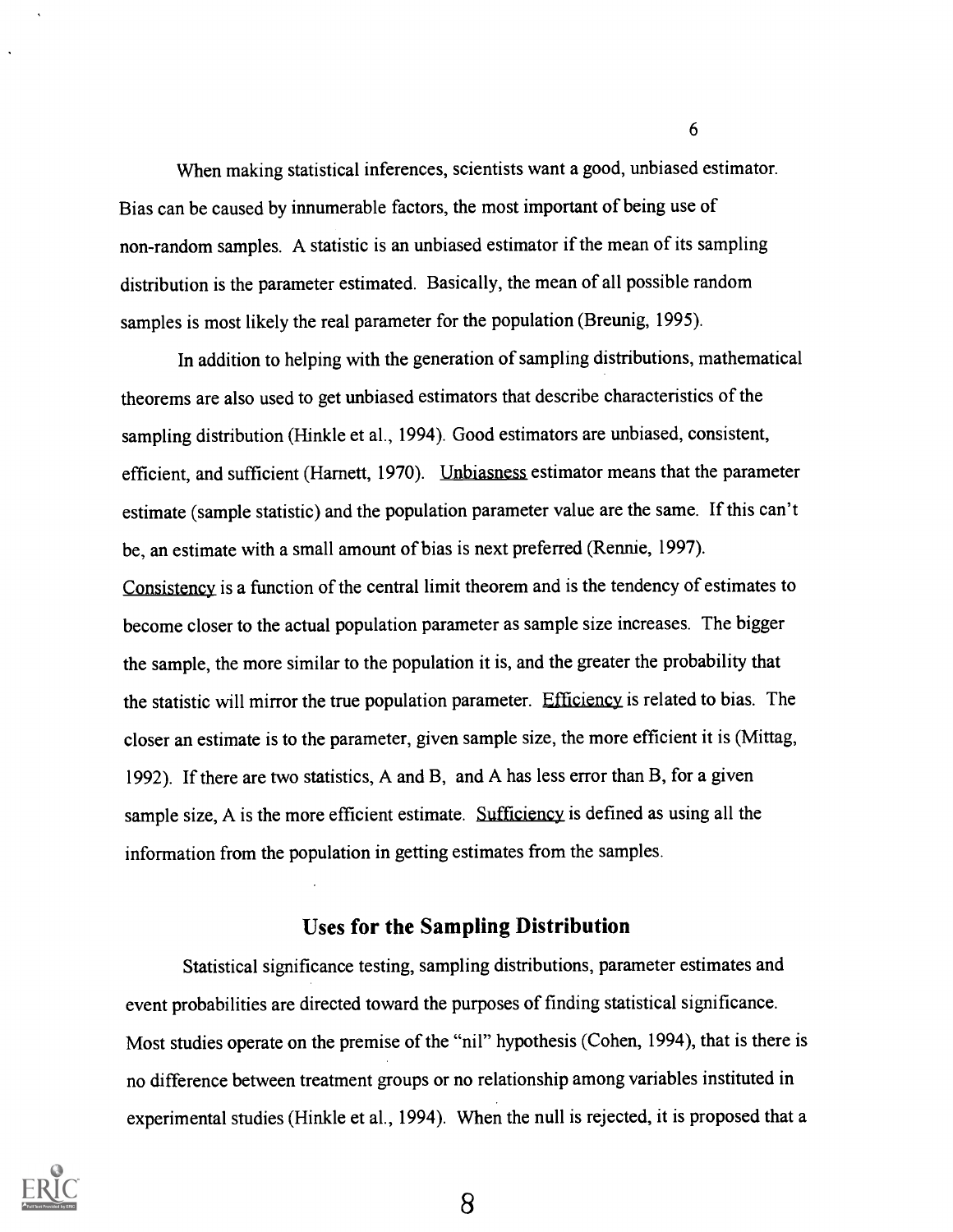difference exists between groups and a statistically "significant" effect has been noted. However, the conclusion says nothing about effectiveness within the population (Cohen, 1994; Thompson, 1996). Assuming that the null is true in the population, the sampling distribution can be used to obtain a probability of the sample statistics (i.e., not of the population parameters). The sampling distribution is the mechanism by which we obtain the  $p_{\text{CALULATED}}$  for a given study (see Hinkle et al., 1994). We do this by locating the sample statistic in the sampling distribution, and then finding the proportion of area in the sampling distribution with this sample statistic or sample statistics that diverge even more extremely from the actual sample value. This area equals  $p_{\text{CALCULATED}}$ , and is sometimes called the "region of rejection".

The use of the sampling distribution in regards to alternate hypotheses is somewhat different than with the nil hypothesis. Becker (1991) stated that :

> " probability values under alternative models are much móre complex... and depend on the type of statistical test used, sample size, and the values of relevant population parameters" (p. 347).

Many statistical tests in education and psychology use t and F statistics. These theoretical approximations to sampling distributions are easier to compute and use (Becker, 1991; Edgington & Haller, 1984).

### The Future of Significance Testing

Statistical significance testing has been under attack for many years (cf. Cohen, 1994). The argument is that p values are often misunderstood by both research consumers and researchers. Common misinterpretations of p values include believing that p is the probability that the experiment's group difference is "due to chance" (e.g., with a p<.05, findings have a less than 5 in 100 chance of being "incidental"), saying that p is the probability that the null hypothesis is true in the population, using p as a

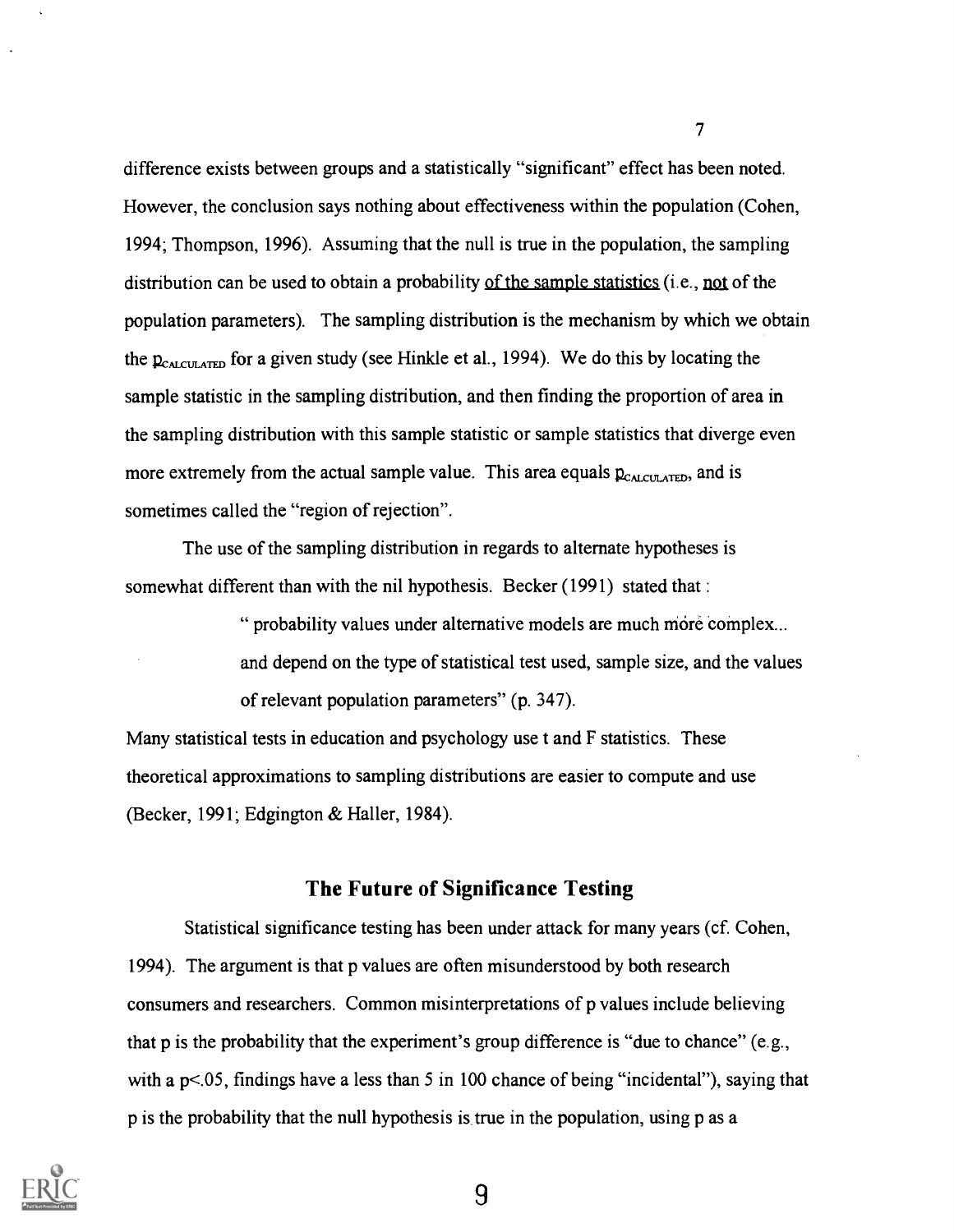percentage likelihood of not getting the same results in a replication study, or that p is the probability that research results are incorrect (Cohen, 1994; Gall, Borg, & Gall, 1996; Thompson, 1996).

In the past and recent years, the merit and publishing of research has been based solely on the p value. However, many factors affect finding statistical significance, especially sample size. One will get statistically significant results in an any study, if a large enough sample is used (Rennie, 1997; Thompson, 1989). Even when statistical significance is concluded, practical significance and meaningfulness are still in question. Alternatives to significance testing have been suggested (Cohen, 1994; Gall et al., 1996; Thompson, 1989, 1993, 1994a, 1996) regarding using replicability techniques, such as bootstrap and cross-validation, noting and interpreting effect sizes, doing statistical power analyses, changing the use of the term "significance" to "statistical significance", and looking at sample size ("what if' analyses) as it affects p calculated to fortify reports of research findings.

### **Conclusions**

Although there has been much debate over the uses of statistical significance testing, many students and professionals rightly or wrongly still subscribe to its value. Sampling distributions are a fundamental part of finding statistically significant results. Knowing the functions of the statistics, parameters, and theorems involved in constructing the sampling distribution facilitate a more informed use of the probabilities of sample events and what implications they really have for scientific studies. The sampling distribution provides probabilities that represent the chances an outcome has in the given sample. In discussing some of the key aspects of the sampling distribution and the central limit theorem, hopefully a better understanding statistical significance has been furthered.



1 0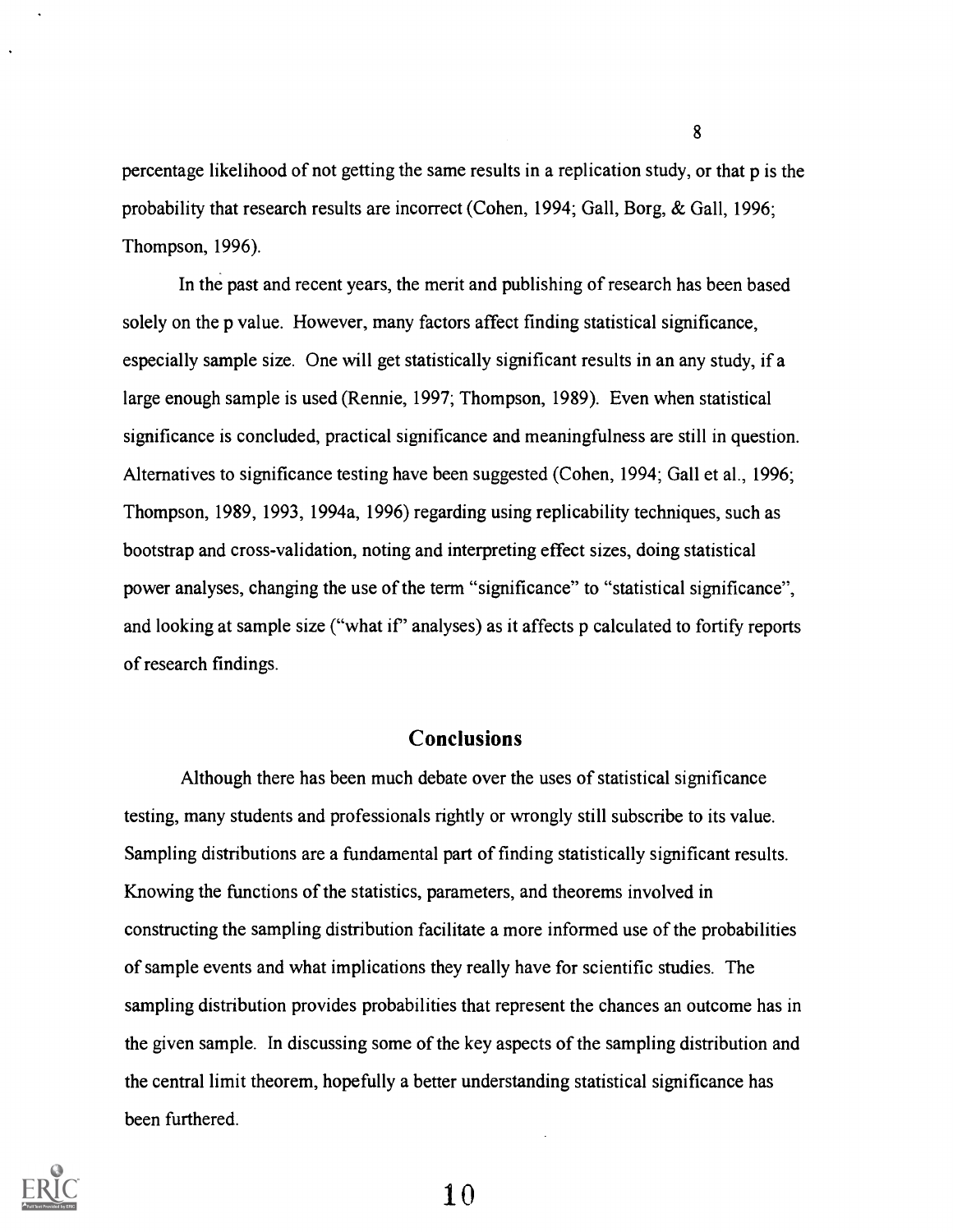#### References

- Becker, B.J. (1991). Small-sample accuracy of approximate distributions of functions of observed probabilities from t tests. Journal of Educational Statistics, 16, 345-369.
- Bedian, V. (1979). Evaluation of tests and decision analysis. Applications of probability and statistics to medicine. Modules and monographs in undergraduate mathematics and its applications. UMAP module 377. Newton, MA: Education Development Center.
- Borg, M.D., Borg, W.R., & Gall, J.P. (1996). Educational research: An introduction, (6th ed). White Plains, NY: Longman.
- Breunig, N.A. (1995, November). Understanding the sampling distribution and its use in testing statistical significance. Paper presented at the annual meeting of the Mid-South Educational Research Association, Biloxi, MS. (ERIC Document Reproduction Service No. ED 393 939)
- Cohen, J. (1994). The Earth is round  $(p < .05)$ . American Psychologist. 49. 997-1003.
- Edgington, E.S., & Haller, 0. (1984). Combining probabilities from discrete probability distributions. Educational and Psychological Measurement, 44, 265-274.
- Fuhr, N., & Huther, H. (1989). Optimum probability estimation from empirical distributions. Information Processing & Management, 25, 493-507.
- Gravetter, F.J., & Wallnau, L.B. (1985). Statistics for the behavioral sciences: a first course for students of psychology and education. (2nd ed). St. Paul, MN: West Publishing.
- Greenwald, A.G. (1975). Consequences of prejudice against the null hypothesis. Psychological Bulletin, 82, 1-20.
- Harnett, D.L. (1970). Introduction to statistical methods. Reading, MA: Addison-Wesley.
- Hinkle, D.E., Wiersma, W., & Jurs, S.G. (1994). Applied statistics for the behavioral sciences. (3rd ed). Boston, MA: Houghton Mifflin.
- Losee, R.M. (1988). Parameter estimation for probabilistic document-retrieval models. Journal of the American Society for Information Science, 39. 8-16.

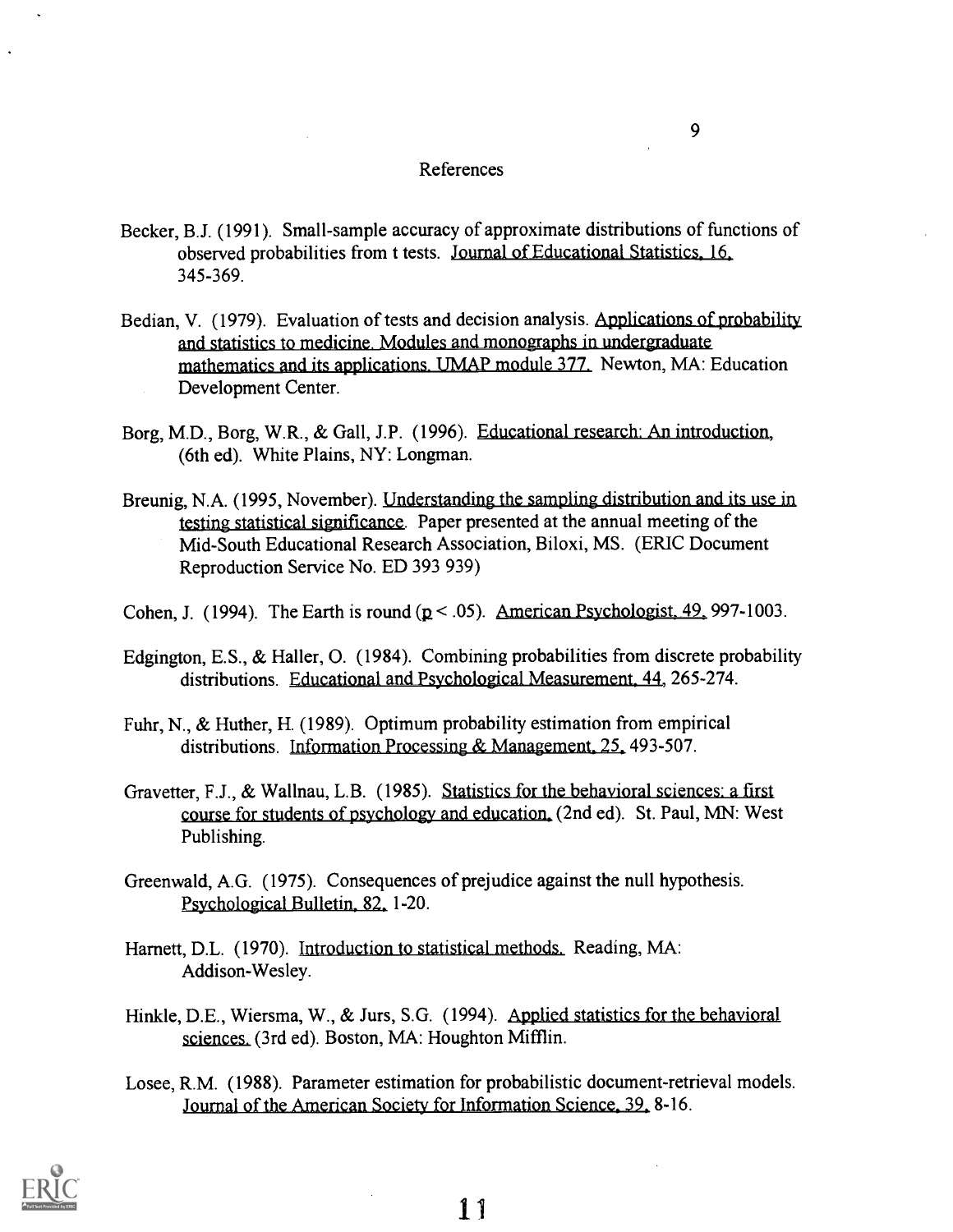- Meehl, P.E. (1978). Theoretical risks and tabular asterisks: Sir Karl, Sir Ronald, and the slow progress of soft psychology. Journal of Consulting and Clinical Psychology. 46, 806-834.
- Breunig, N.A. (1995, November). Understanding the sampling distribution and its use in testing statistical significance. Paper presented at the annual meeting of the Mid-South Educational Research Association, Biloxi, MS. (ERIC Document Reproduction Service No. ED 393 939)
- Mittag, K.C. (1992, January). Correcting for systematic bias in sample estimates of population variances: Why do we divide by n-1? Paper presented at the annual meeting of the Southwest Educational Research Association, Houston, TX. (ERIC Document Reproduction Service No. ED 341 728)
- Piotrowski, R.J. & Siegel, D.J. (1986). The IQ of learning disability samples: A reexamination. Journal of Learning Disabilities, 19. 492-293.
- Rennie, K.M. (1997, January). Understanding the sampling distribution: Why we divide by n-1 to estimate the population variance. Paper presented at the annual meeting of the Southwest Educational Research Association, Austin, TX. (ERIC Document Reproduction Service No. ED 406 446)
- Rosenthal, R. (1979). The "file drawer problem" and tolerance for null results. Psychology Bulletin, 86, 638-641.
- Rozeboom, W.W. (1997). Good science is abductive, not hypothetico-deductive. In L.L. Harlow, S.A. Mulaik, & J.H. Steiger (Eds.), What if there were no significance tests? (pp. 335-392). Mahwah, NJ: Erlbaum.
- Schmidt, F. (1996). Statistical significance testing and cumulative knowledge in psychology: Implications for the training of researchers. Psychological Methods. 1 (2), 115-129.
- Snyder, P., & Lawson, S. (1993). Evaluating results using corrected and uncorrected effect size estimates. Journal of Experimental Education, 61, 334-349.

Stacy, E. W., Jr. (1981). On defining at-risk status. Evaluation and Program Planning. 4 363-375.

Thompson, B. (1989). Statistical significance, result importance, and result generalizability: Three noteworthy but somewhat different issues. Measurement in Counseling and Development. 22. 2-5.

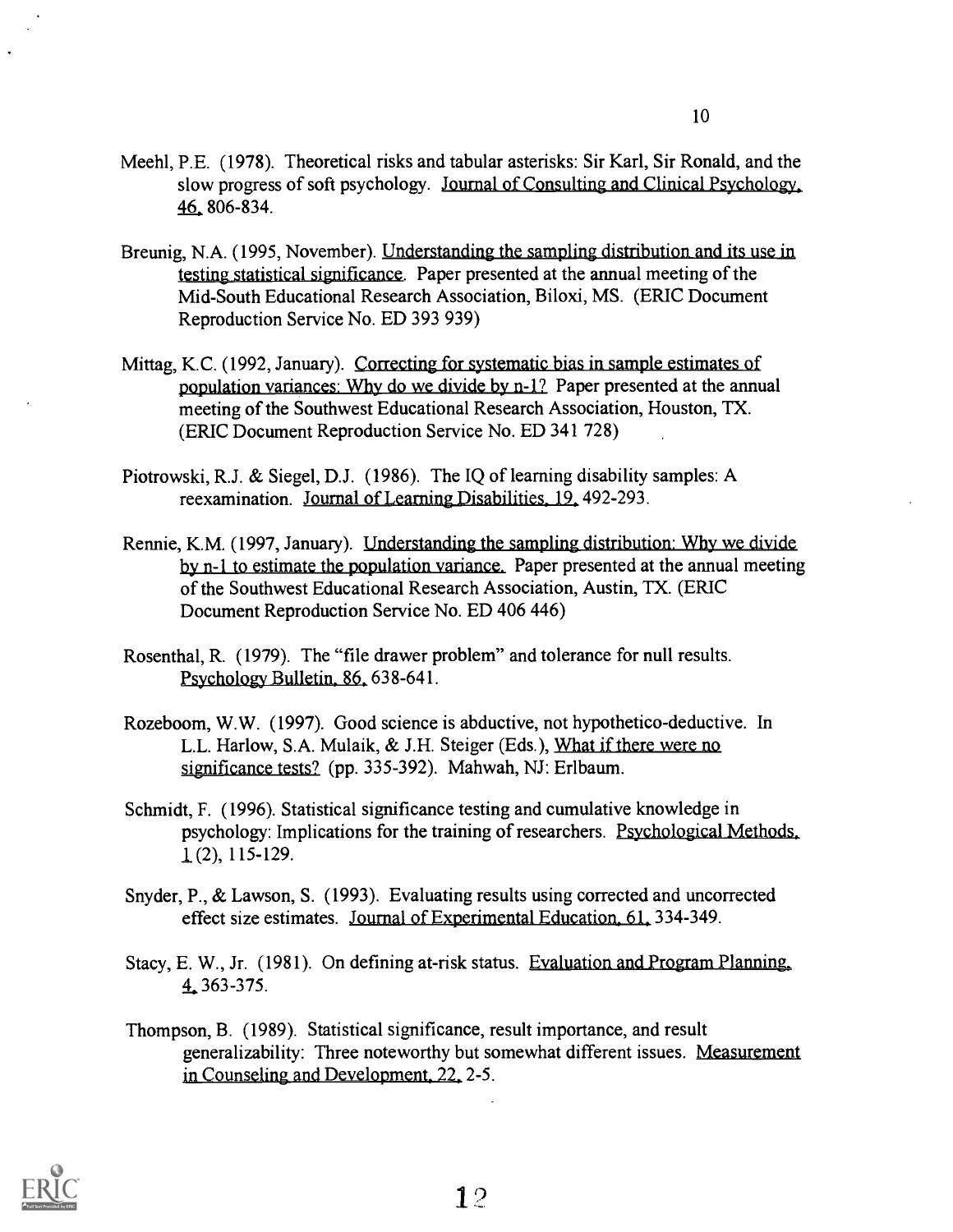$\mathbf{z}$  ,  $\mathbf{z}$  ,  $\mathbf{z}$  ,  $\mathbf{z}$  ,  $\mathbf{z}$  ,

- Thompson, B. (Ed.). (1993). Theme issue: Statistical significance testing in contemporary practice. Journal of Experimental Education, 61 (4).
- Thompson, B. (1994a). The concept of statistical significance testing. Measurement Update. 4 (1), 5-6. (ERIC Document Reproduction Service No. ED 366 654)
- Thompson, B. (1994b, April). Common methodology mistakes in dissertations\_ revisited. Paper presented at the annual meeting of the American Educational Research Association, New Orleans, LA. (ERIC Document Reproduction Service No. ED 368 771)
- Thompson, B. (1996). AERA editorial policies regarding statistical significance testing: Three suggested reforms. Education Researcher, 25 (2), 26-30.
- Thompson, B. (in press). Statistical significance and effect size reporting: Portrait of a possible future. Research in the Schools.